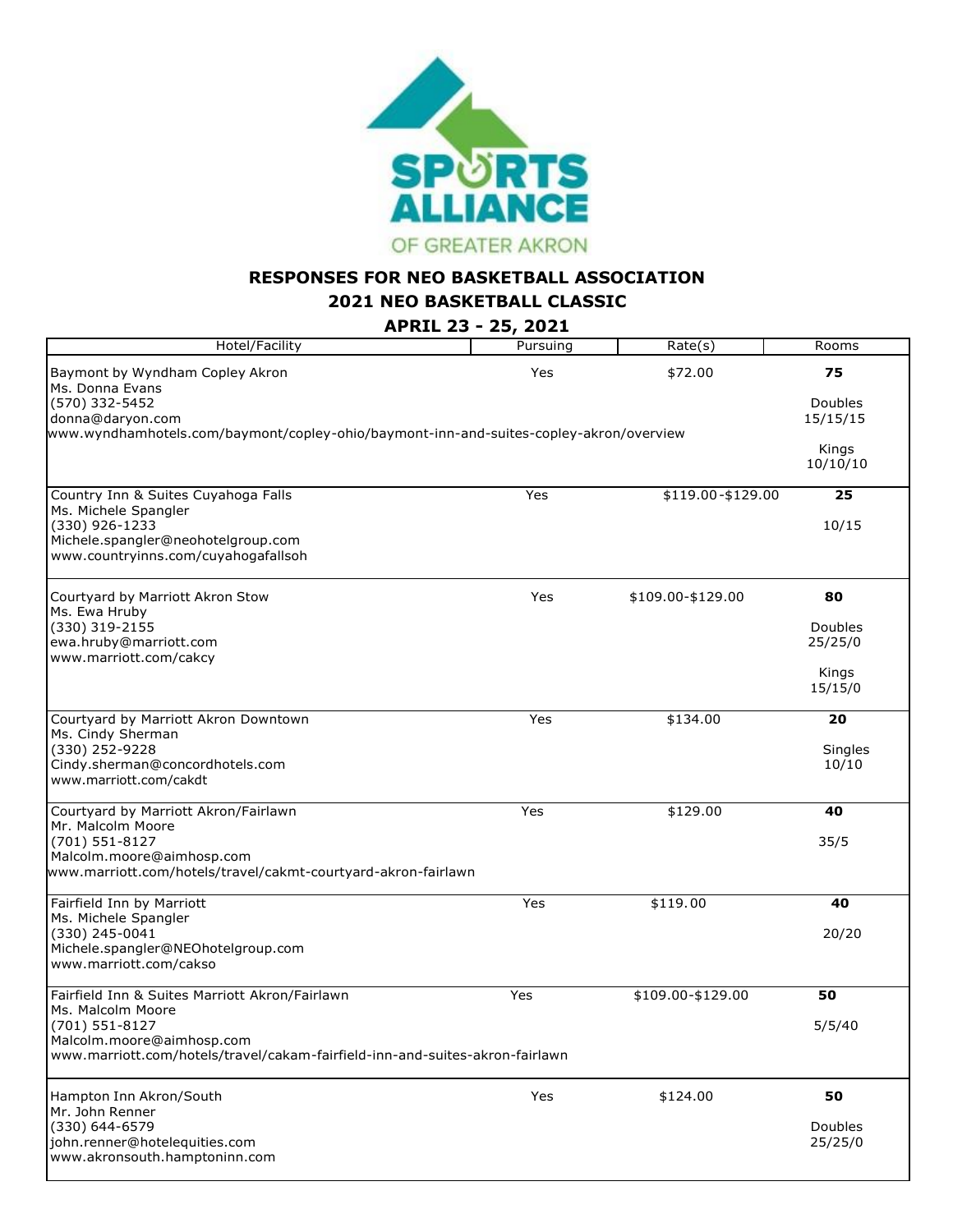| Hampton Inn Akron/Fairlawn                                             | Yes | \$109.00          | 35                     |
|------------------------------------------------------------------------|-----|-------------------|------------------------|
| Ms. Malcolm Moore<br>(701) 551-8127                                    |     |                   | 30/5                   |
| Malcolm.moore@aimhosp.com                                              |     |                   |                        |
| www.akronfairlawn.hamptoninn.com                                       |     |                   |                        |
| Hilton Akron Fairlawn Hotel & Suites                                   | Yes | \$145.00          | 194                    |
| Ms. Jessie Waterman                                                    |     |                   |                        |
| $(330)$ 867-5000<br>jessie.waterman@hilton.com                         |     |                   | Singles<br>80/80/0     |
| www.akronhilton.com                                                    |     |                   |                        |
|                                                                        |     |                   | Doubles<br>17/17/0     |
| Hilton Garden Inn Akron                                                | Yes | \$139.00          | 54                     |
| Ms. Margaret Sinclair                                                  |     |                   |                        |
| (330) 330.733.2900<br>Margaret.sinclair@crestlinehotels.com            |     |                   |                        |
| www.hiltongardeninnakron.com                                           |     |                   | Doubles                |
|                                                                        |     |                   | 20/20/0                |
|                                                                        |     |                   | Kings<br>7/7/0         |
|                                                                        |     |                   |                        |
| Hilton Garden Inn Akron-Canton Airport<br>Ms. Mary McBride             | Yes | \$109.00          | 90                     |
| (330) 966-4907                                                         |     |                   | Doubles                |
| Mary.m.McBride@Hilton.com<br>www.akroncantonairport.hgi.com            |     |                   | 5/25/25                |
|                                                                        |     |                   | Kings                  |
|                                                                        |     |                   | 5/15/15                |
| Holiday Inn Express & Suites Akron Regional Airport Area               | Yes | \$124.00          | 50                     |
| Mr. John Renner<br>(330) 644-6579                                      |     |                   | Doubles                |
| john.renner@hotelequities.com                                          |     |                   | 25/25/0                |
| www.hiexpress.com/akronsouth                                           |     |                   |                        |
|                                                                        |     |                   |                        |
| Holiday Inn Express & Suites Cleveland/Richfield                       | Yes | \$94.99-\$114.99  | 48                     |
| Ms. Janet Wise<br>(330) 523-5000                                       |     |                   | Doubles                |
| janetwise5@gmail.com                                                   |     |                   | 20/20/0<br>Suites4/4/0 |
| www.ihg.com/holidayinnexpress/hotels/us/en/richfield/clerf/hoteldetail |     |                   |                        |
| Home 2 Suites by Hilton                                                | Yes | \$119.00-\$129.00 | 25                     |
| Ms. Michele Spangler<br>(330) 835-6400                                 |     |                   |                        |
| Michele.spangler@NEOhotelgroup.com                                     |     |                   |                        |
| www.stowakron.home2suitesbyhilton.com                                  |     |                   |                        |
| Radisson Akron/Fairlawn<br>Ms. Marybeth Pickens                        | Yes | \$129.00          | 50                     |
| (317) 376-3130<br>mpickens@jacaruso.com                                |     |                   | 25/25                  |
| www.radisson.com/akronoh                                               |     |                   |                        |
|                                                                        |     |                   | 40                     |
| Residence Inn by Marriott Akron South Green<br>Mr. John Renner         | Yes | \$124.00          |                        |
| (330) 644-6579<br>john.renner@hotelequities.com                        |     |                   | Kings<br>20/20/0       |
| www.marriott.com/hotels/travel/cakri-residence-inn-akron-south-green/  |     |                   |                        |
|                                                                        |     |                   |                        |
| Residence Inn by Marriott Akron/Fairlawn<br>Mrs. Pam Pratt             | Yes | \$129.00          | 100                    |
| (330) 664-7888                                                         |     |                   | <b>Suites</b>          |
| Ppratt@residencefairlawn.com                                           |     |                   | 50/50/0                |
| www.residencefairlawn.com                                              |     |                   |                        |